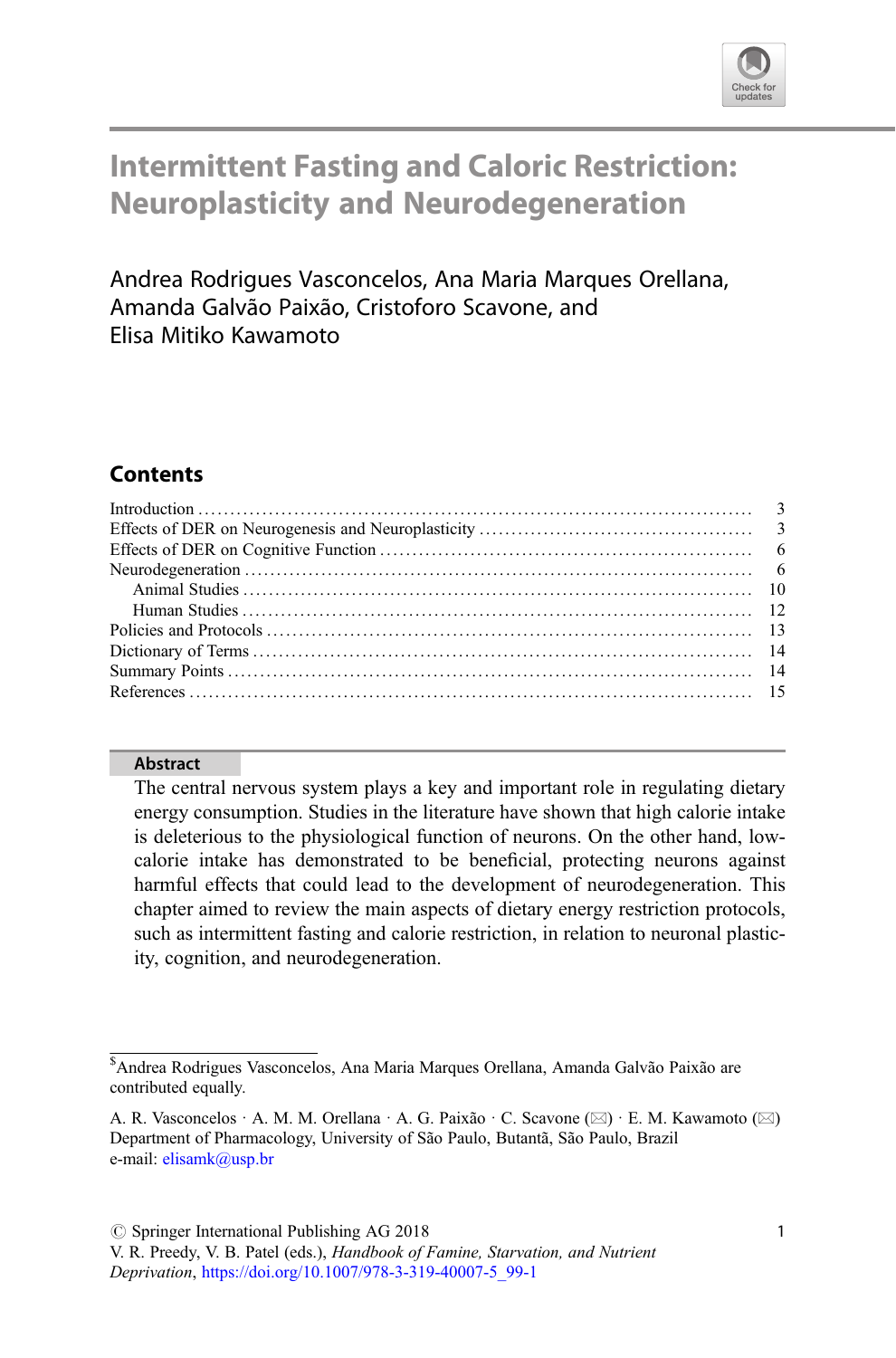## Keywords

Dietary energy restriction · Caloric restriction · Intermittent fasting · Cognition · Cognitive function · Memory · Neurogenesis · Neuroplasticity · Brain · Hormesis · Hippocampus · Neurodegeneration · Alzheimer's disease · Parkinson's disease

| <b>List of Abbreviations</b> |                                                                         |
|------------------------------|-------------------------------------------------------------------------|
| Аβ                           | Amyloid- $\beta$ peptide                                                |
| AD                           | Alzheimer's disease                                                     |
| ADAM10                       | A disintegrin and metalloproteinase 10                                  |
| <b>APP</b>                   | Amyloid precursor protein                                               |
| <b>BDNF</b>                  | Brain-derived neurotrophic factor                                       |
| CaM                          | $Ca^{2+}/calmoduli$ n-sensitive                                         |
| <b>CNS</b>                   | Central nervous system                                                  |
| CR                           | Caloric restriction                                                     |
| <b>CREB</b>                  | Cyclic AMP response element-binding protein                             |
| <b>DAT</b>                   | Dopamine active transporter                                             |
| <b>DER</b>                   | Dietary energy restriction                                              |
| DG                           | Dentate gyrus                                                           |
| <b>FOXO</b>                  | Forkhead box O                                                          |
| <b>GDNF</b>                  | Glial cell line-derived neurotrophic factor                             |
| Grp78                        | Glucose-regulated protein 78                                            |
| GLUT3                        | Glucose transporter 3                                                   |
| HO1                          | Heme oxygenase 1                                                        |
| Hsp70                        | Heat-shock protein 70                                                   |
| IF                           | Intermittent fasting                                                    |
| <b>LPS</b>                   | Lipopolysaccharide                                                      |
| <b>MPTP</b>                  | 1-Methyl-4-phenyl-1,2,3,6-tetrahydropyridine                            |
| <b>MWM</b>                   | Morris water maze                                                       |
| $NF - \kappa B$              | Nuclear factor KB                                                       |
| <b>NMDAR</b>                 | N-Methyl-D-aspartate receptor                                           |
| <b>PD</b>                    | Parkinson's disease                                                     |
| $PGC-1\alpha$                | Peroxisome proliferator-activated receptor gamma coactivator $1-\alpha$ |
| <b>PPARs</b>                 | Peroxisome proliferator-activated receptors                             |
| ROS                          | Reactive oxygen species                                                 |
| <b>SIRT</b>                  | Sirtuin                                                                 |
| SN                           | Substantia nigra                                                        |
| SOD <sub>2</sub>             | Superoxide dismutase 2                                                  |
| TrkB                         | Tropomyosin receptor kinase B                                           |
| <b>VMAT</b>                  | Vesicular monoamine transporter                                         |
| <b>VTA</b>                   | Ventral tegmental area                                                  |
| <b>WHO</b>                   | World Health Organization                                               |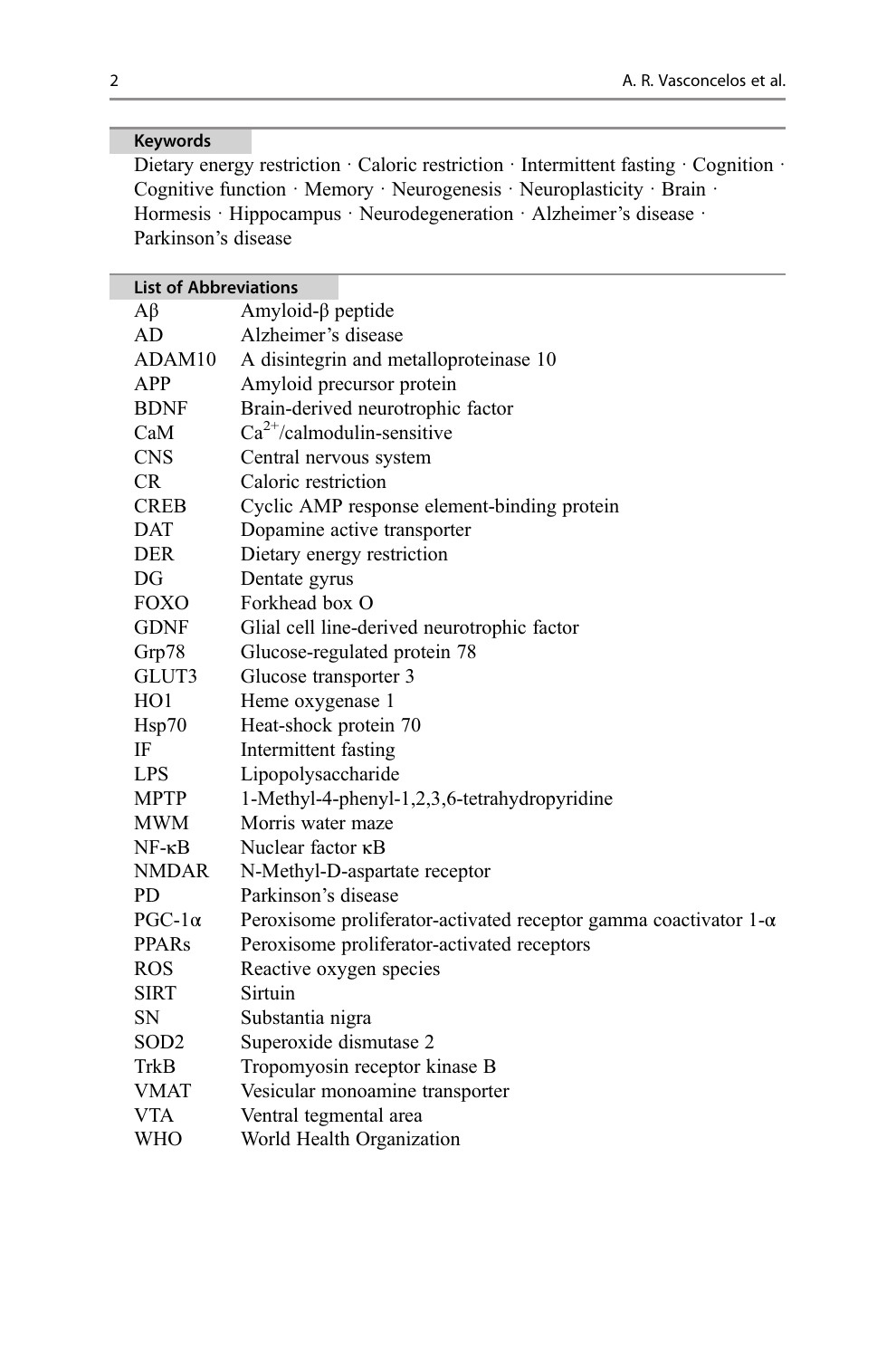#### Introduction

The central nervous system (CNS) plays a central role in regulating dietary energy consumption. Those individuals that are capable to overcome others in the acquisition of food (calorie) are evolutionary selected (Mattson [2002\)](#page-16-0). Nevertheless, studies consistently show that persistent excessive calorie intake can impair cognitive performance. On the other hand, long-term restriction in calorie consumption, at lower levels than the habitual *ad libitum* intake, could improve cognitive function (Fig. [1\)](#page-3-0) (Fontan-Lozano et al. [2007](#page-14-0); Mattson [2010\)](#page-16-0).

Dietary energy restriction (DER) stimulates neurogenesis and cognitive function. These beneficial effects of energy deprivation on the CNS are due to the induction of adaptive response pathways in a process called hormesis, which involves many mechanisms, including mitochondrial biogenesis, reduction of oxidative stress and inflammation, and increase of brain-derived neurotrophic factor (BDNF) levels, among others (Fig. [2](#page-4-0)) (Abrous et al. [2005;](#page-14-0) Mattson [2008a,](#page-16-0) [b;](#page-16-0) Vasconcelos et al. [2014\)](#page-17-0). The remarkable DER effects are often viewed as a response of adaptation to food deprivation (Mattson [2008a](#page-16-0), [b\)](#page-16-0).

There are two main protocols of DER that have been extensively studied due to promising effects on cognition and longevity: intermittent fasting (IF) and caloric restriction (CR) (Horne et al. [2015](#page-15-0)), the first associated with a restriction in frequency of feeding and the latter associated with restriction of calories ingested. While IF is a protocol that intercalates fasting periods with free access to food, CR refers to a chronic 20–40% decrease in calorie intake without malnutrition, both resulting in extended longevity, improved metabolic health and fitness, and improved physiological and molecular markers (Horne et al. [2015\)](#page-15-0). Also, it has been demonstrated that DER could counteract many age-related diseases, such as reduction of the risk of metabolic deregulation, atherosclerosis, and neurological and cognitive diseases (Halagappa et al. [2007](#page-15-0); Vasconcelos et al. [2014](#page-17-0); Horne et al. [2015\)](#page-15-0).

Although the term fasting is frequently interchanged by starvation, they do not have the same meaning. Starvation is a chronic nutritional insufficiency usually meaning extreme fasting, causing deterioration and death. On the other hand, fasting was shown to optimize general health and stress resistance and prevent many agerelated diseases through ketogenesis and changes in metabolic signaling pathways (Muller et al. [2001;](#page-16-0) Hartman et al. [2013\)](#page-15-0).

Many studies have indicated that DER protocols also enhance neuroplasticity, cognition, and behavioral outcomes (Zainuddin and Thuret [2012\)](#page-17-0), as reviewed below.

#### Effects of DER on Neurogenesis and Neuroplasticity

The hippocampus is an essential brain region for cognitive functions like learning and memory, in which neurogenesis occurs through life. During this process, proliferative cells form novel neurons in dentate gyrus (DG) region of the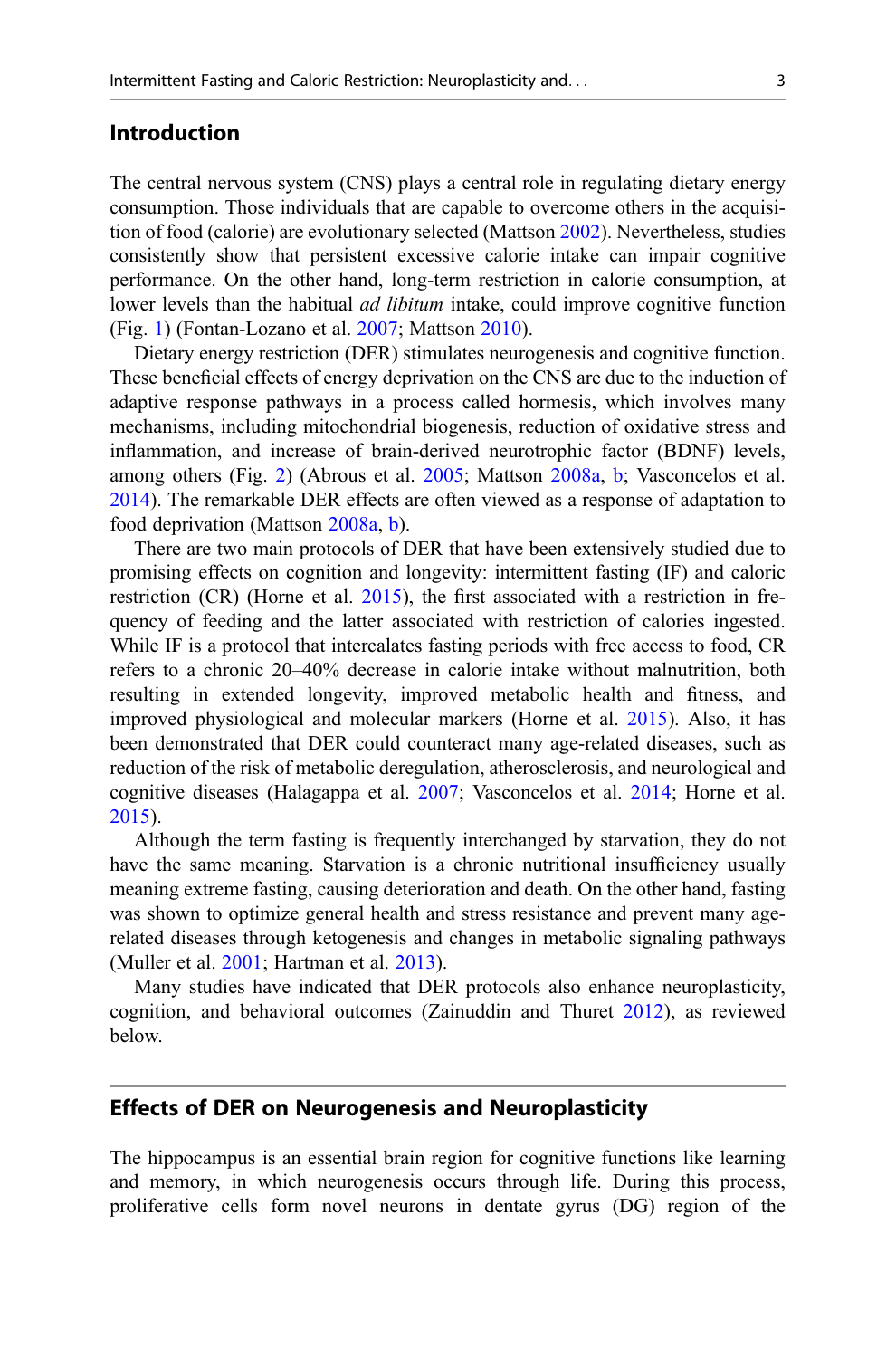<span id="page-3-0"></span>

Fig. 1 A schematic view of DER effects in neuronal plasticity, cognition, and neurodegeneration. High calorie intake (light blue scheme) is deleterious to physiological function of neurons. On the other hand, DER (dark blue scheme) has demonstrated to be beneficial, protecting neurons against harmful effects, which could lead to neurodegeneration (DER, dietary energy restriction) (Fontan-Lozano et al. [2007](#page-14-0); Mattson [2010\)](#page-16-0)

hippocampus, and these neurons integrate into the existing neuronal circuitry (Abrous et al. [2005\)](#page-14-0). Another critical brain region involved in cognitive function is prefrontal cortex (Martinet et al. [2011](#page-16-0)), and it was shown a direct pathway communicating this brain area to the CA1 region of the hippocampus as a mechanism of memory and learning (Soares-Simi et al. [2013](#page-16-0)).

It has been shown a strong correlation between learning and memory abilities and the number of new neurons, pointing to a link between cognitive function and neurogenesis. For instance, Drapeau et al. ([2003\)](#page-14-0) evaluated in the same animals the amount of novel neurons and spatial navigation learning and found a positive correlation between these measurements.

Hormetic stimulus (mild stressors that induce hormesis), such as exercise, enriched environment, and DER were shown to increase new neuron formation (Lee et al. [2000](#page-15-0); Abrous et al. [2005\)](#page-14-0). Corroborating the association between cognition and neuroplasticity, Kaptan et al. ([2015\)](#page-15-0) showed that CR increased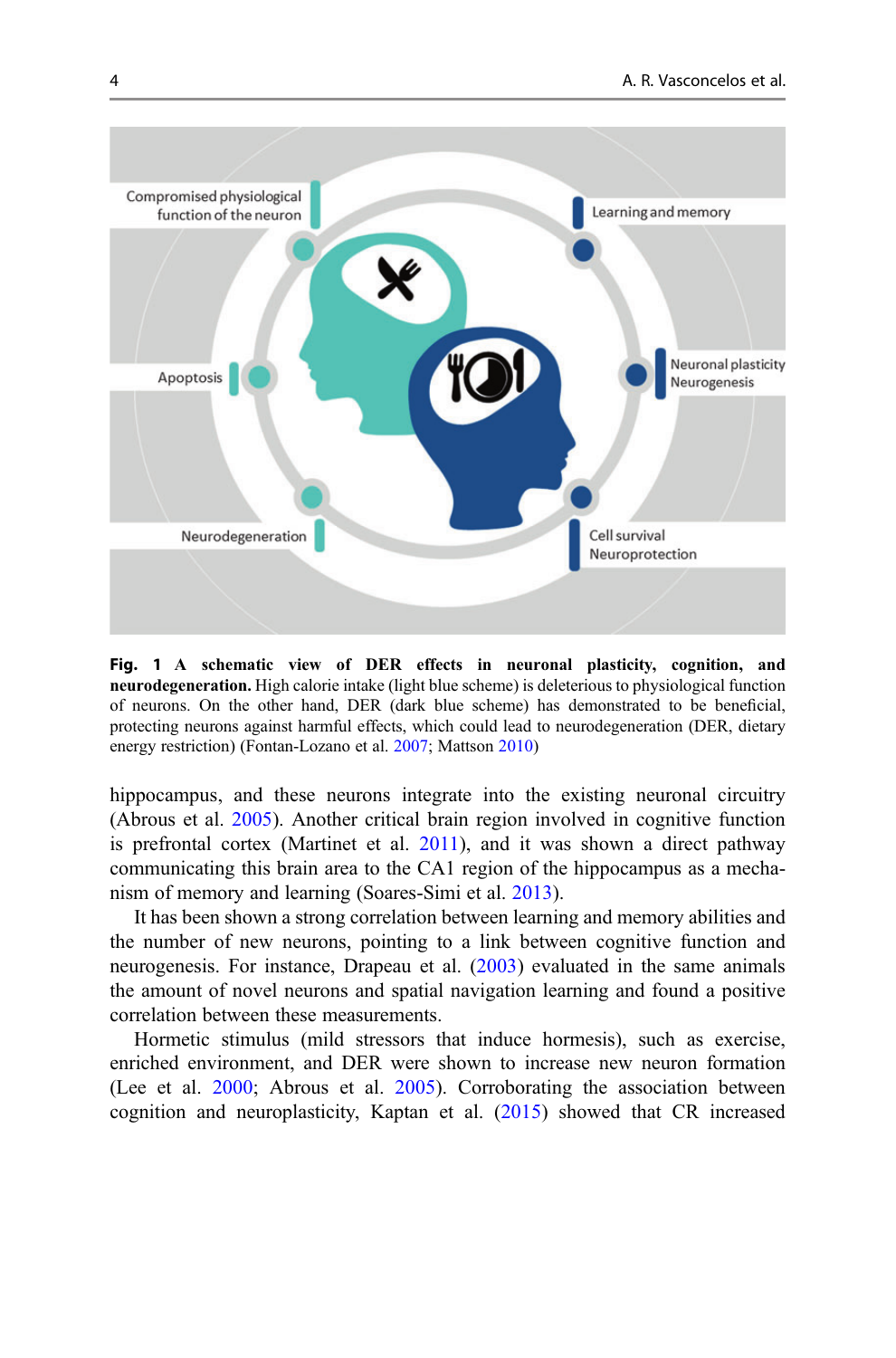<span id="page-4-0"></span>

Fig. 2 DER-related adaptive responses and cellular signaling pathways on the CNS that contribute to enhancement of cognitive function. In the left, DER changes brain signaling and neuronal network activity resulting in improved cognition. The hippocampus, a brain region responsible for cognitive processing, is particularly important for the adaptive responses to DER. In the right, the hippocampus neurons play central roles in learning and memory. These neurons have an increased activity in response to DER, resulting in augmented glutamate neurotransmitter release. NMDA receptors, leading to  $Ca^{2+}$  influx followed by CaM kinases activation which, in turn, can modulate activity of transcription factors such as CREB and NF-κB which induce an increase of BDNF levels and enhanced association with its receptor, TrkB (CaM,  $Ca^{2+}/cal$ calmodulinsensitive; CREB, cyclic AMP response element-binding protein; DER, dietary energy restriction; NMDA, N-methyl-D-aspartate; NF-κB, nuclear factor κB; TrkB, tropomyosin receptor kinase B) (Marosi and Mattson [2014](#page-16-0); Longo and Mattson [2014\)](#page-16-0)

proliferation and the amount of neuronal cells in DG accompanied by an improvement in spatial learning and memory. Moreover, CR also mitigates the progressive neuronal loss, which is frequently associated with cognitive deficit (Graff et al. [2013\)](#page-15-0).

BDNF is a neurotrophin that plays widespread roles in neuronal plasticity, survival, and differentiation, which is essential for learning and memory processes. It has been demonstrated that IF and CR can enhance BDNF expression in the hippocampus and other brain regions, which mediates adaptive responses. In turn, this neurotrophin seems to positively influence processes such as neurogenesis and cognition through stimulation of novel neuron survival and preventing cognitive dysfunction (Lee et al. [2000,](#page-15-0) [2002a;](#page-15-0) Marosi and Mattson [2014;](#page-16-0) Vasconcelos et al. [2014\)](#page-17-0). Cyclic AMP response element-binding protein (CREB) transcription factor is the main regulator of BDNF expression (Lipsky and Marini [2007\)](#page-15-0). Indeed, activation of CREB by phosphorylation was proven to be essential for memory formation. Furthermore, BDNF was shown to increase, in neurons, levels of N-methyl-Daspartate receptor (NMDAR), which under physiological stimulation could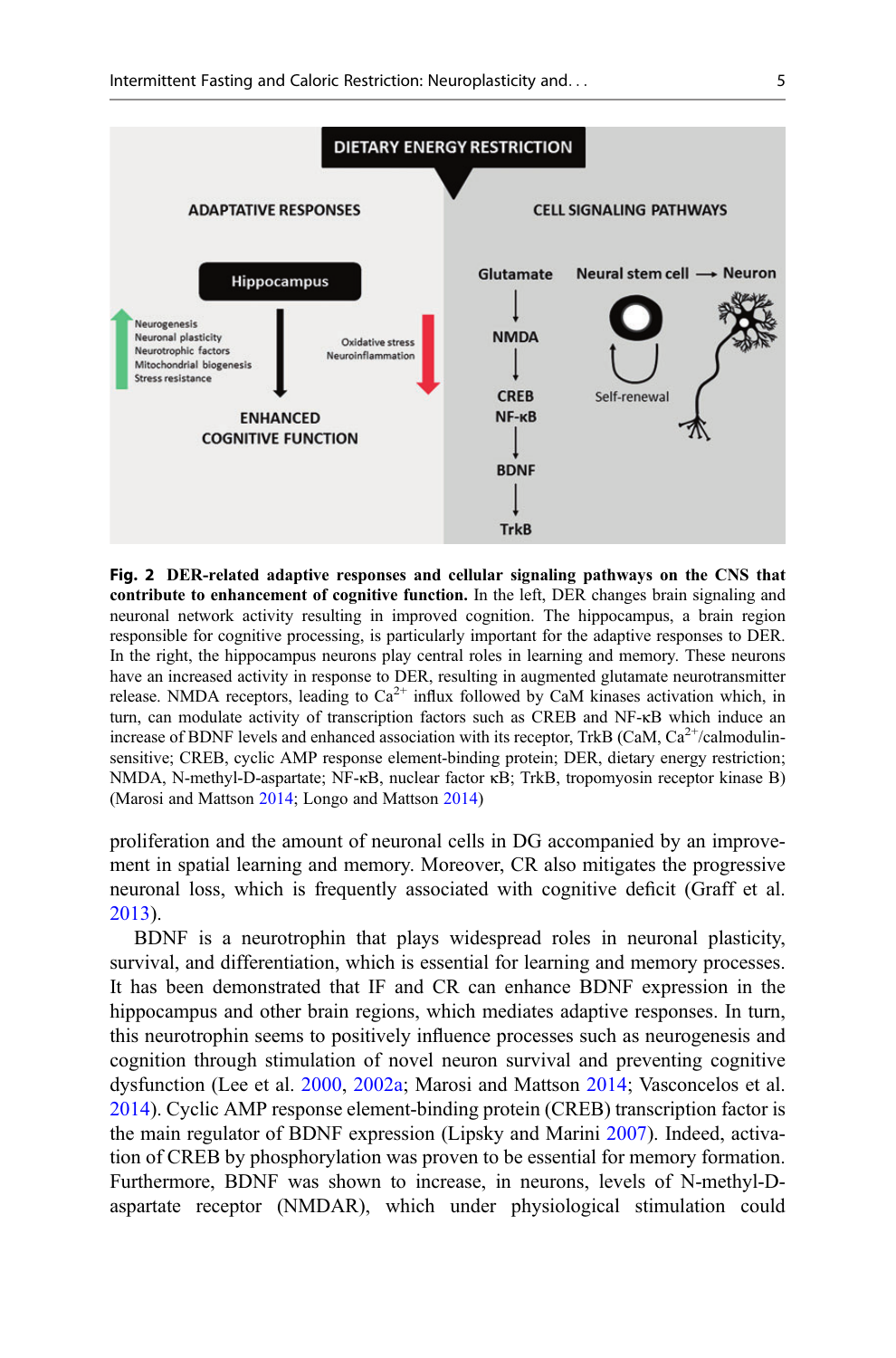contribute to induce plastic changes in synapses which are fundamental for memory and learning processes (Fig. [2](#page-4-0)) (Marosi and Mattson [2014\)](#page-16-0).

Kaptan et al. ([2015\)](#page-15-0) showed that restriction of only 15% of calories during adolescence can increase cell proliferation in DG and BDNF levels in the prefrontal cortex and hippocampus, accompanied by an enhancement of learning and memory in female rats.

## Effects of DER on Cognitive Function

Cognitive function can be defined as the ability to realize, memorize, and manage information from the environment (Shettleworth [2009](#page-16-0)). Cognitive abilities, such as learning and memory, play a central role in the success of a subject to continuously adapt to its changing surroundings (Morand-Ferron et al. [2016](#page-16-0)).

Severe DER results in a decrease of most organs size in mammals, except for the brain (Weindruch and Sohal [1997\)](#page-17-0). This fact, from an evolutionary point of view, suggests that maintaining the cognitive function is of primordial importance under periods of limited food availability. Indeed, not only mammals are more active during periods of fasting, but also DER can improve cerebral functionality, as shown by a better execution of behavioral tasks of motor, sensory, learning, and memory abilities (Fontan-Lozano et al. [2007](#page-14-0); Singh et al. [2012](#page-16-0)). These adaptive effects have been mostly associated with augmented generation of novel neurons from neuronal progenitor cells and improved synaptic plasticity (Lee et al. [2002b](#page-15-0)).

Although extremely important for adaptation, cognitive function and plasticity are very energetically costly (Kennedy et al. [1978;](#page-15-0) Leybaert et al. [2007\)](#page-15-0). Brain consumes 20 to 25% of the glucose and oxygen, mostly for synapses and to restore resting membrane potential of axons (Attwell and Iadecola [2002\)](#page-14-0), and it represents only 2% of the body weight (Clarke and Sokoloff [1999](#page-14-0)). Therefore, it is not surprising that changes in energy availability can impact cognition.

Numerous animal and human projects have attempted to study the effects of DER on cognition, as described below. Although the vast majority of DER research was performed with animals, there is also preliminary evidence in humans pointing to health enhancements (Horne et al. [2015\)](#page-15-0).

#### Neurodegeneration

The neurodegenerative diseases consist of a group of neurological disorders that can affect different subsets of neurons in specific cerebral areas with no determined cause and slow progression. The neural degeneration can disrupt many levels of neuronal activity starting with molecular pathway impairment, disruption of synapses, and changes in local circuits and finally affecting higher-order neuronal networks (Fig. [3](#page-6-0)) (Palop et al. [2006\)](#page-16-0). Regarding molecular level, some mechanisms seem to be more relevant to neural degeneration such as mitochondrial dysfunction, oxidative stress, and apoptosis (Przedborski et al. [2003\)](#page-16-0). The most studied benefits of DER on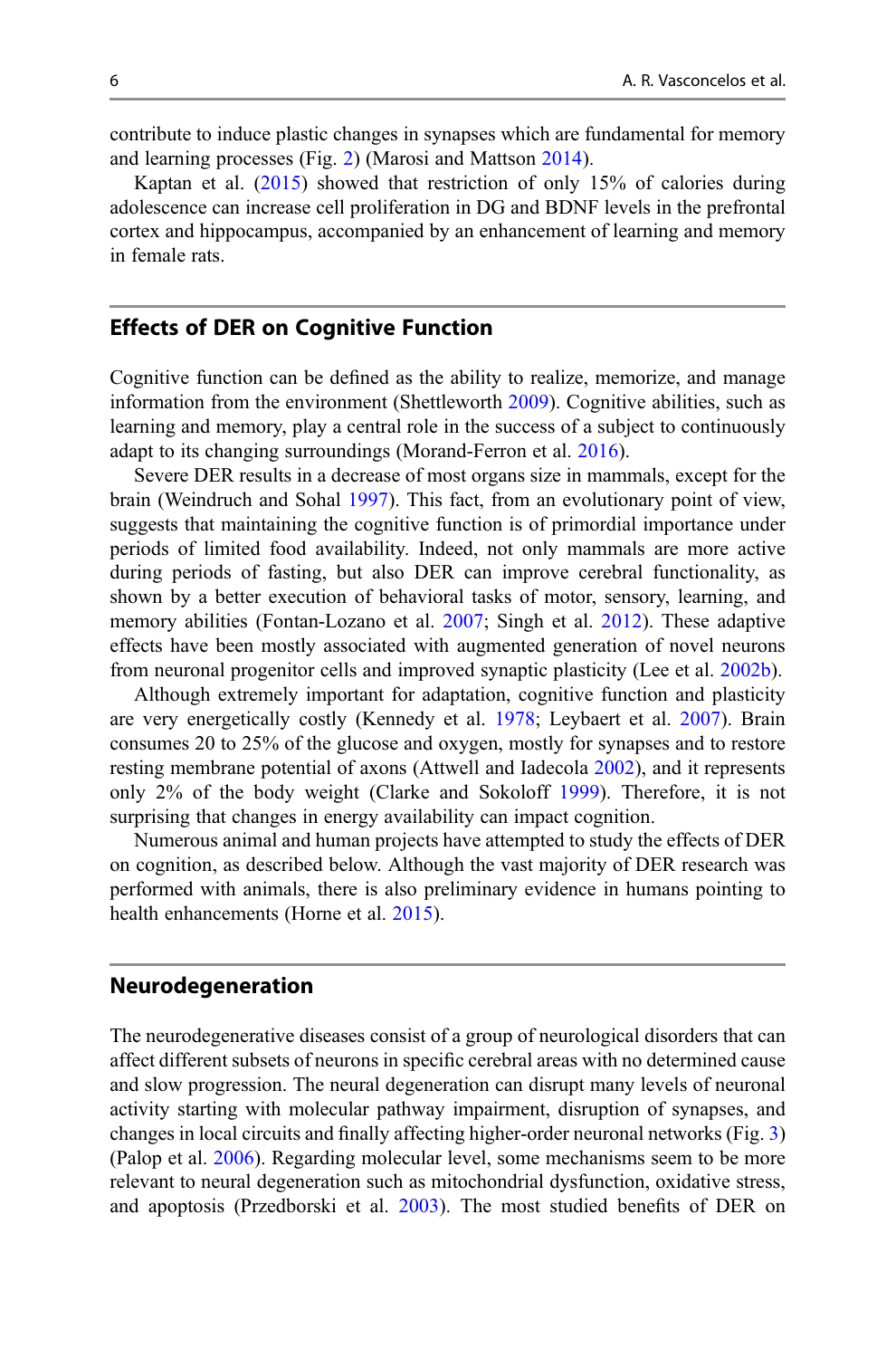<span id="page-6-0"></span>

Fig. 3 General changes observed in neurodegeneration: from molecular to circuit disruption. (a) The neuronal degeneration can start with molecular pathway impairment that leads to an imbalance in neuronal environment and disruption of mitochondrial function triggering an increase in ROS and lipid peroxidation. All of these changes can result in neuronal apoptosis, synaptic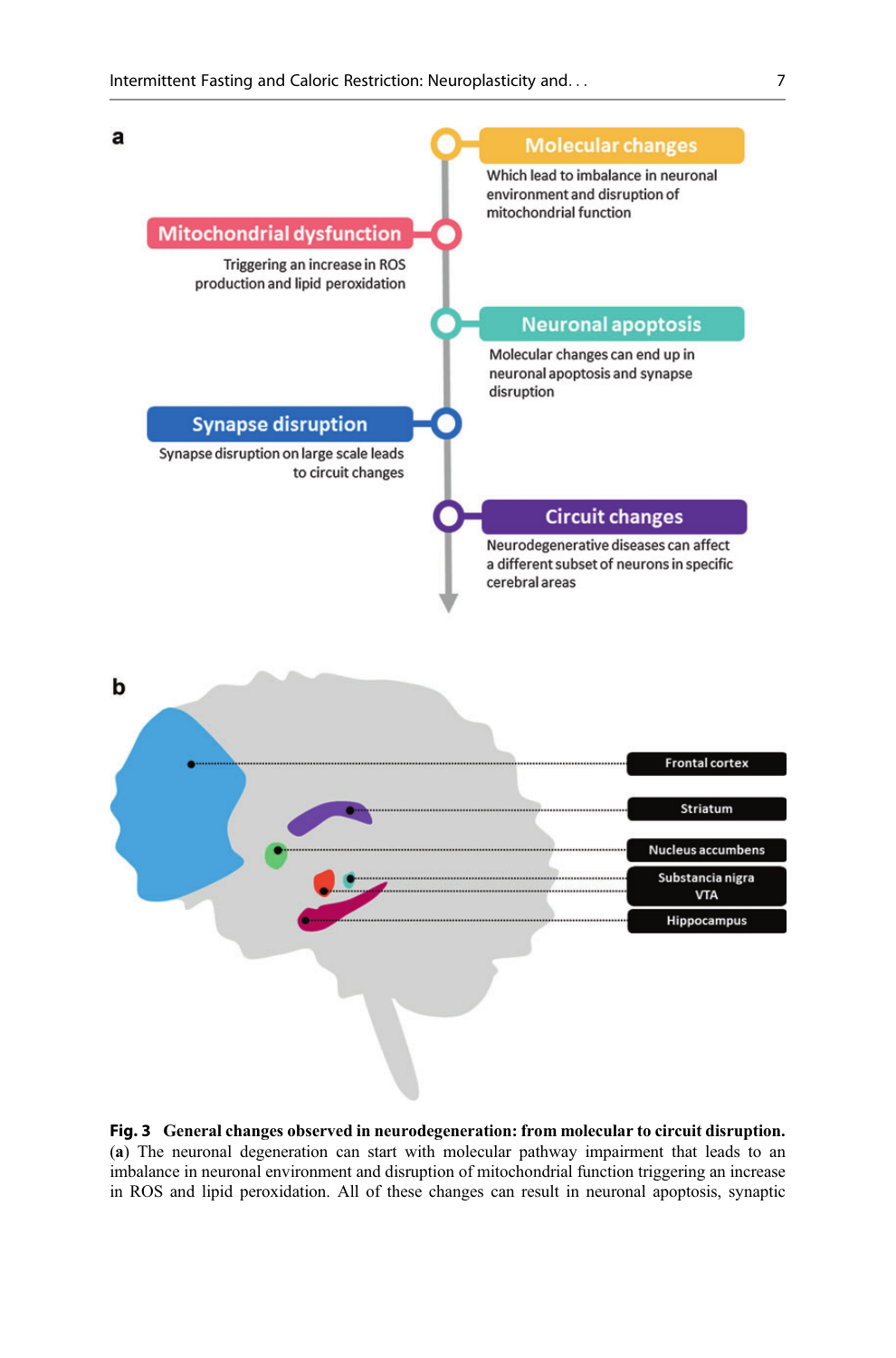neurodegenerative diseases include Alzheimer's disease (AD) and Parkinson's disease (PD), which will be the focus of this topic.

The beneficial effects of DER on neurodegenerative process are mainly focused in its ability (1) to modulate some of the molecular pathways that are impaired in these illnesses and (2) to enhance neurogenesis and synaptic plasticity as previously presented in this chapter.

It is well established that along normal CNS aging numerous modifications occurred to nucleic acids, proteins, and lipids together with a cumulative burden of excitotoxic, metabolic, and oxidative stress. All these changes are intensified in the neurodegenerative process. However, animal studies have proposed that dietary changes such as in alimentary frequency and calorie intake could alter the incidence and severity of these disorders (Mattson et al. [2003\)](#page-16-0). The mechanism proposed to the observed benefits of reduced dietary intake is based on energy availability changes that are perceived by neurons as mild cellular stress stimulus leading neurons to react increasing the production of stress resistance response proteins. The insulin-like/ forkhead box O (FOXO) signaling pathway, sirtuins (SIRTs), and peroxisome proliferator-activated receptors (PPARs) are among the principal switches that stimulate the synthesis of neurotrophic factors such as BDNF, chaperones, and antioxidant enzymes (Gillette-Guyonnet and Vellas [2008](#page-14-0)).

Some studies performed in animal model of either excitotoxicity or metabolic insults as well as AD have proposed that short-term CR or IF could be neuroprotective and alleviate amyloid-β (Aβ) peptide aggregates and microglia activation, respectively (Patel et al. [2005;](#page-16-0) Halagappa et al. [2007\)](#page-15-0). AD is histologically characterized by two well-known pathological hallmarks: senile plaques composed of Aβ peptide and the neurofibrillary tangles of abnormally phosphorylated tau. Both protocols (IF or CR) increase the expression of some key proteins such as sirtuin-SIR2 (first identified in yeasts subjected to CR with expanded lifespan) or SIRT1 (in mammals) (Fig. [4\)](#page-8-0). This protein can regulate DNA repair, gene silencing, aging, and programmed cell death. In vitro studies suggest that increased levels of SIRT1 protect cells from apoptosis triggered by reactive oxygen species (ROS) generated by Aβ aggregates (Gillette-Guyonnet and Vellas [2008\)](#page-14-0). Higher levels of SIRT1 lead to increased generation of catalytically active A disintegrin and metalloproteinase 10 (ADAM10) proteins that can maintain an anti-amyloidogenic activity either in rodent brains (Wang et al. [2005](#page-17-0)) or in monkey brains (Qin et al. [2006\)](#page-16-0). ADAM10 is a constitutive  $\alpha$ -secretase protein that cleaves the amyloid precursor protein (APP) generating a secreted and non-amyloidogenic product.

≺

Fig. 3 (continued) disruption, and dysfunction of neuronal circuits. (b) Neurodegenerative diseases can affect different subsets of neurons in specific cerebral areas, such as dopaminergic neurons from mesolimbocortical pathways, including neurons from VTA to nucleus accumbens, hippocampus and frontal cortex or mesostriatal pathway, from substantia nigra to striatum in Parkinson's disease and can affect cholinergic neurons and to a lesser extent non-cholinergic neurons in the hippocampus, in Alzheimer's disease (ROS, reactive oxygen species; VTA, ventral tegmental area) (Przedborski et al. [2003\)](#page-16-0)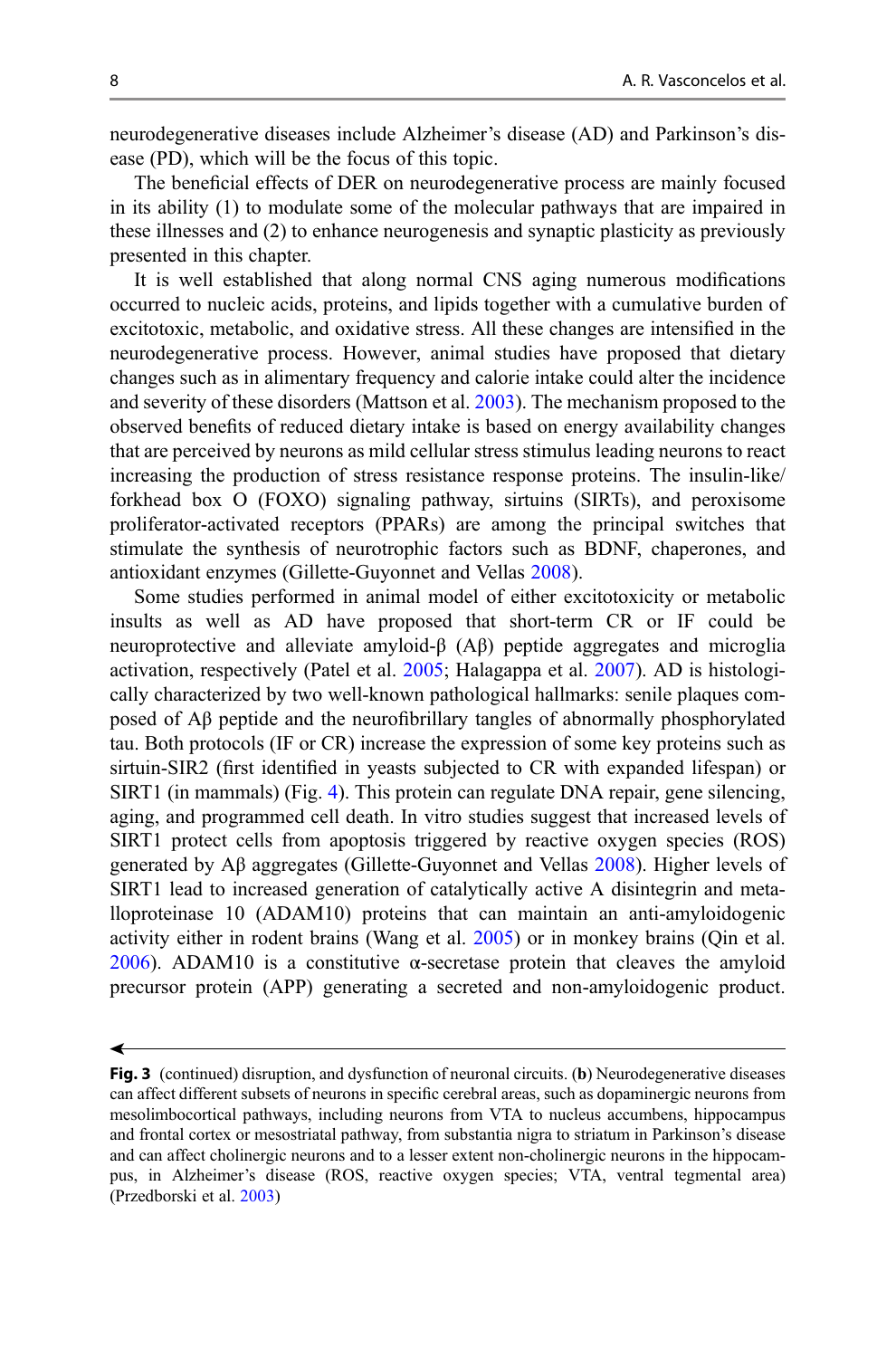<span id="page-8-0"></span>

Fig. 4 DER effects in Alzheimer's disease animal models. In red, neurofibrillary tangles in cytosol and Aβ peptide aggregates that intensify microglia activation. In blue, DER can decrease microglia activation and due to an increase in SIRT1 can modulate ADAM10 activity avoiding  $A\beta$ peptide aggregation (Yuan et al. [2017\)](#page-17-0). Furthermore, SIRT1 seems to inhibit apoptosis (Aβ, amyloid β; DER, dietary energy restriction; ADAM10, A disintegrin and metalloproteinase 10; SIRT1, sirtuin 1)

Some studies have demonstrated that active ADAM10 not only reduces  $\beta \beta$  but also can reduce tau pathology, increase hippocampal neurogenesis, and help to maintain normal physiological synaptic functions (Yuan et al. [2017\)](#page-17-0).

Notwithstanding the PD can be characterized by pathologic accumulation of presynaptic protein α-synuclein or microtubule-associated protein tau within vulnerable dopaminergic neurons and often glial cells, as well as in striatum (Fig. [5](#page-9-0)). In experimental models of PD, DER has also been associated with a reducing death vulnerability of substantia nigra (SN) dopaminergic neurons (Duan and Mattson [1999\)](#page-14-0). A study performed in nonhuman primate rhesus monkey that received 1-methyl-4-phenyl-1,2,3,6-tetrahydropyridine (MPTP), a neurotoxin that selectively degenerates dopaminergic neurons leading to PD-like motor, neurochemical, and histopathological alterations in humans and primates, showed that monkeys that were at a reduced caloric diet for up to 6 months before receiving neurotoxin injection had an increase in neurotrophin levels such as glial cell line-derived neurotrophic factor (GDNF) and BDNF in striatum that protected dopaminergic neurons from degeneration measured by less motor deficits and higher levels of dopamine (Maswood et al. [2004](#page-16-0)). The same protection was also observed in mouse model (Duan and Mattson [1999](#page-14-0)).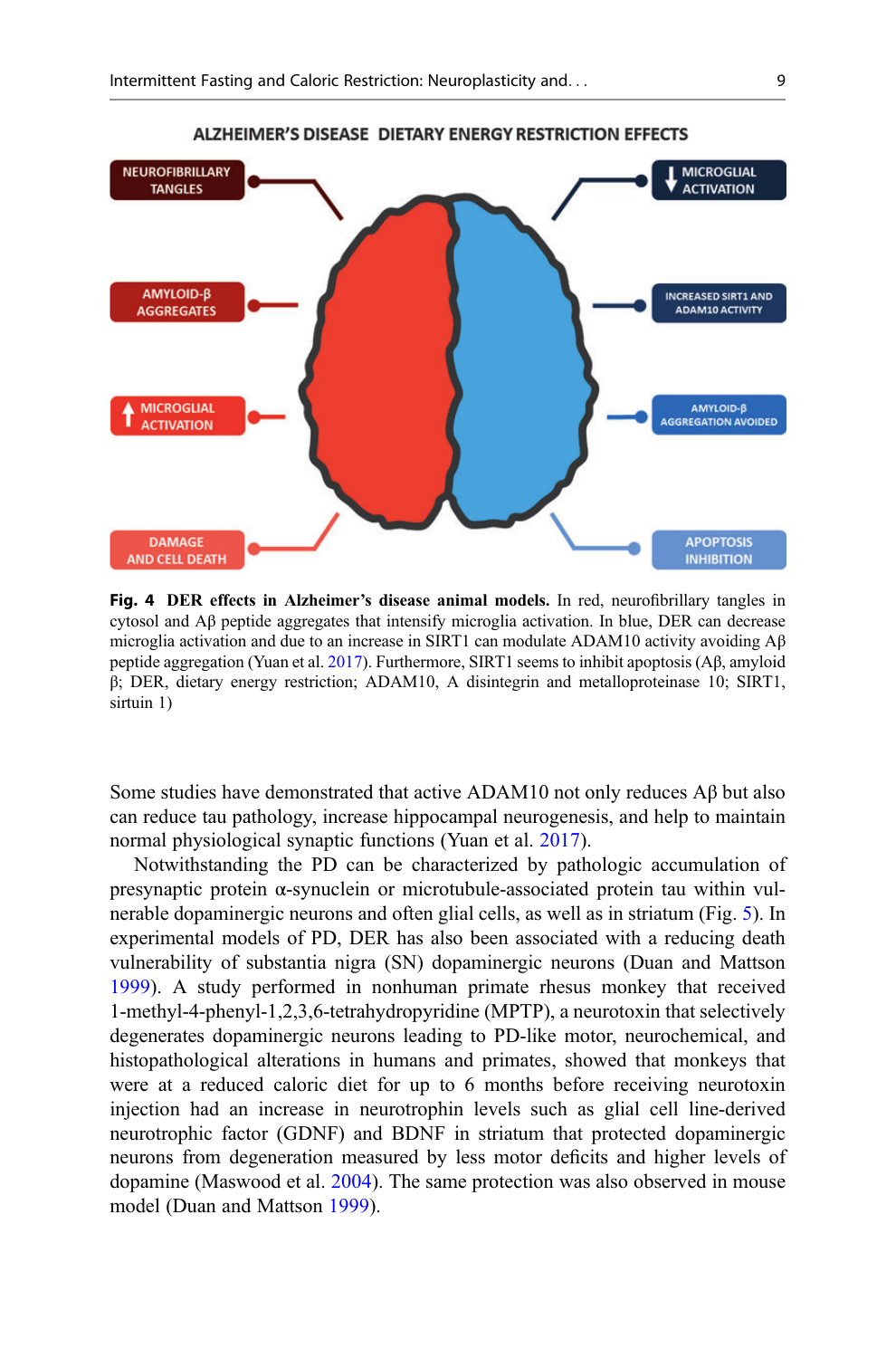<span id="page-9-0"></span>

**Fig. 5** Role of normal and mutated α-synuclein in synapse. (a) Presynaptic terminal of a dopaminergic neuron represents the well-known hallmark of Parkinson's disease: α-synuclein is an important protein for presynaptic dopaminergic vesicle release. (b) The loss of normal function of this protein promotes the accumulation of dopamine in the cytoplasm that together with α-synuclein oligomers is toxic to neuron (DAT, dopamine active transporter; VMAT, vesicular monoamine transporter) (Duan and Mattson [1999\)](#page-14-0)

Similar to exercise effect, DER, especially IF, upregulates the antioxidant enzyme expression such as superoxide dismutase 2 (SOD2), glutathione peroxidase and heme oxygenase 1 (HO1), chaperones such as heat-shock protein 70 (Hsp70) and glucose-regulated protein 78 (Grp78), proteins involved in stress resistance and mitochondrial bioenergetics, antiapoptotic proteins, and neurotrophins (Camandola and Mattson [2017](#page-14-0)) (Fig. [6](#page-10-0)). Increased levels of BDNF can, in turn, raise the glucose transporters expression in neurons (GLUT3) stimulating neuronal energy metabolism. Furthermore, BDNF can also induce mitochondrial biogenesis through peroxisome proliferator-activated receptor gamma coactivator  $1-\alpha$  (PGC-1 $\alpha$ ) (Camandola and Mattson [2017\)](#page-14-0). It is well established that in PD there are an increase in membrane lipid peroxidation, protein nitration and oxidation, and a remarkable decrease in mitochondrial activity (Duan and Mattson [1999](#page-14-0)).

Although no safe protocol of DER had already been established for humans, it is becoming clearer that this challenge induces a complex array of molecular mechanisms that seems to optimize brain function and protect against neurodegenerative diseases and injuries (Camandola and Mattson [2017\)](#page-14-0).

## Animal Studies

Animal studies are very critical to evaluate the potential effects of DER at the cellular level on CNS, which could guide us to a better understanding of its impact in clinical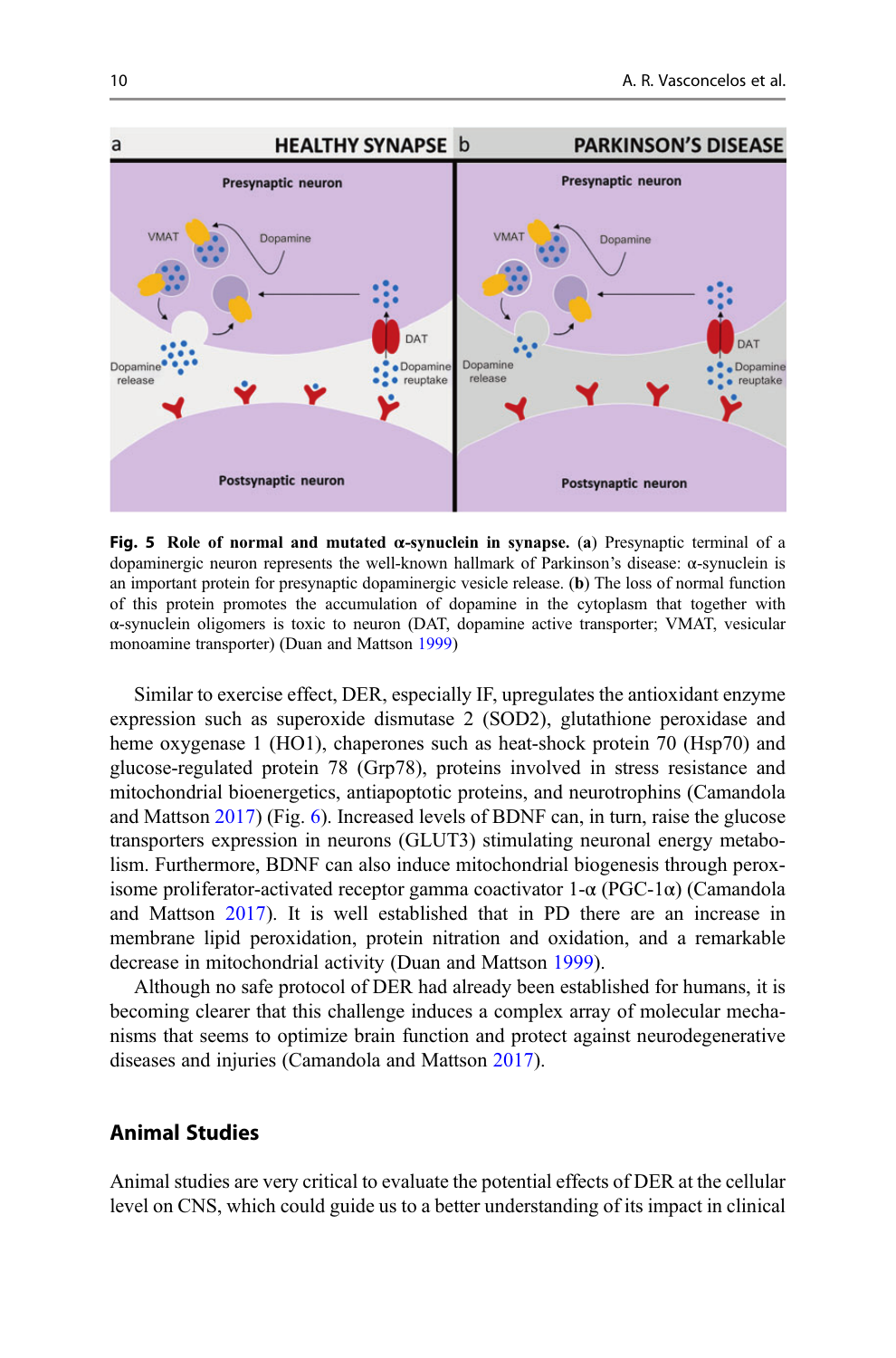<span id="page-10-0"></span>

Fig. 6 DER effects in Parkinson's disease animal models. In yellow, mutated α-synuclein promotes the accumulation of dopamine in the cytoplasm that together with α-synuclein oligomers is toxic and can decrease mitochondrial activity as well as increase ROS production. All this cellular changes can lead to neuronal apoptosis. In green, DER can increase antioxidant enzymes, antiapoptotic proteins, and neurotrophins protecting neurons from apoptosis (DER, dietary energy restriction; ROS, reactive oxygen species) (Duan and Mattson [1999](#page-14-0))

trials (Mattson [2010](#page-16-0)). Several animal studies have consistently shown that DER enhances cognitive function, as some of them described ahead.

Literature data have provided evidence that a lifelong CR in mice is able to increase memory and prevent age-related decline in long-term potentiation (LTP) (Eckles-Smith et al. [2000;](#page-14-0) Kuhla et al. [2013\)](#page-15-0). Likewise, CR started at midlife promoted an extension of life and of cognitive function in aged mice (25-monthold) (Means et al. [1993](#page-16-0)).

Ferreira et al. ([2006\)](#page-14-0) showed that 7-week-old rats subjected to mild (30%) or strong (60%) CR presented improved learning compared to rats in ad libitum diet, although memory was ameliorated in rats fed a 30% CR diet only. Moreover, 10% to 30% CR improved learning ability of mice in the Morris water maze (MWM) test (Ma et al. [2014](#page-16-0)).

Xu et al. ([2015\)](#page-17-0) showed that 30% CR in mice, unlike 30% caloric enhancement, improved learning and memory abilities, also evaluated in the MWM test. Accordingly, mice in high calorie diet (30% higher calorie intake) for 10 months had decreased memory capacity and neurodegeneration, while 30% CR resulted in improved memory in the MWM test (Dong et al. [2015](#page-14-0)). It was also investigated the effects of 20 and 35% CR on cognitive function in mice, and improved learning was observed in male but not in female, which suggests a sex-dependent DER effect on cognitive function (Wu et al. [2003](#page-17-0)).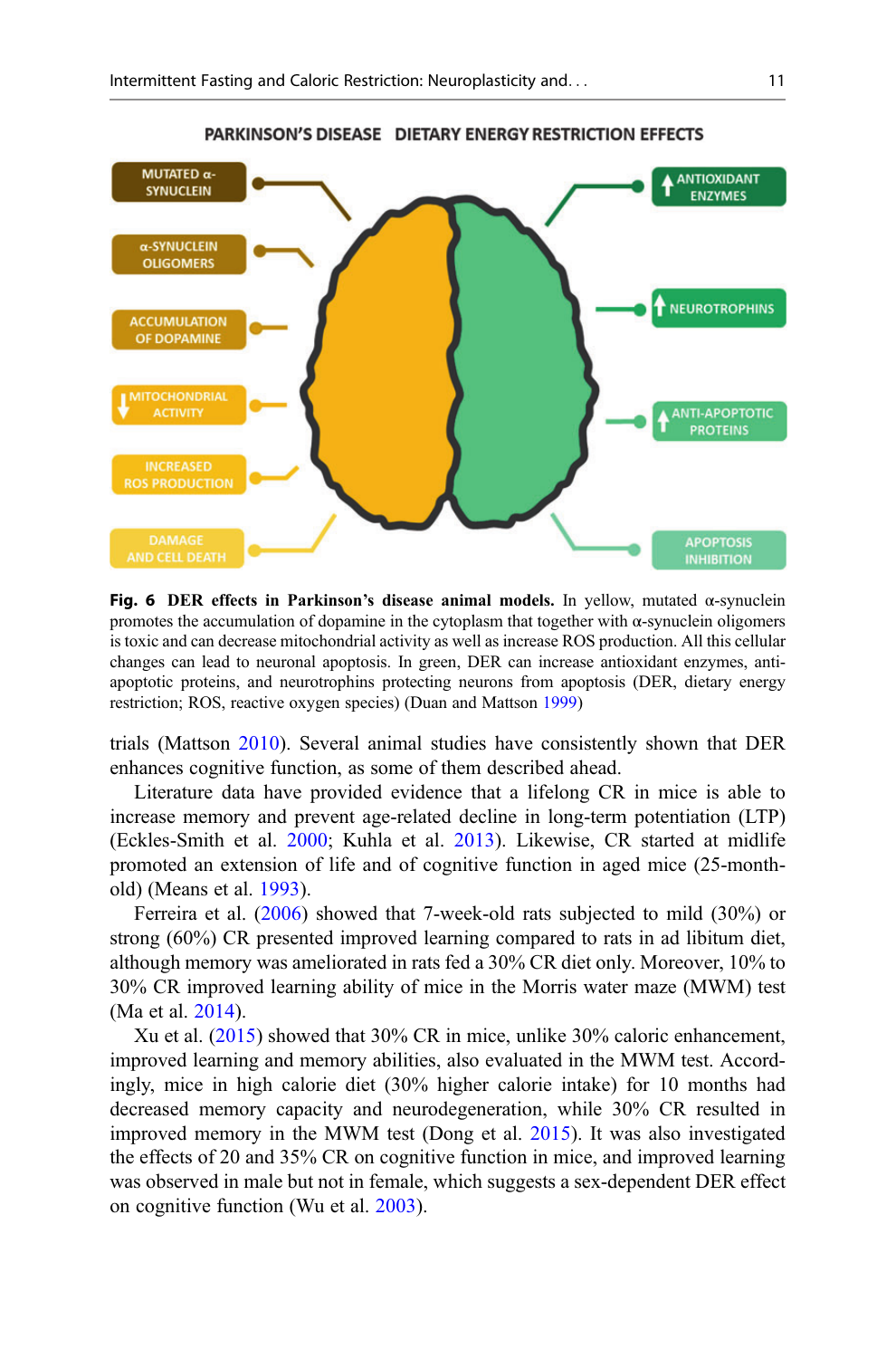It is well known that inflammation can induce cognitive dysfunction. Vasconcelos et al. ([2014\)](#page-17-0) demonstrated that IF is able to mitigate memory impairment associated with neuroinflammation, induced by lipopolysaccharide (LPS, a component of gram-negative bacteria membrane) stimulus. These results seem to be due to the anti-inflammatory effects of this DER protocol, which involves reduction of circulating inflammatory cytokines and pro-inflammatory gene expression.

Obesity is an inflammatory disease associated with increased systemic inflammation and cognitive deficits. Jeon et al. [\(2016](#page-15-0)) showed that CR in obese mice promoted weight loss and reversed learning, metabolic, and brain glucose dysfunctions. Accordingly, dietary-induced obesity rats subjected to CR for 28 days had improved cognitive function and BNDF signaling (Kishi et al. [2015](#page-15-0)).

#### Human Studies

Numerous religious groups have to fast during specific periods of the day or of the year, including Christians, Buddhists, Jews, Hindus, and Muslims (Longo and Mattson [2014](#page-16-0)). In many clinics, patients are being advised to adopt a very lowcalorie diet (less than 200 calories per day) or even water-only diet under medical supervision in order to prevent diseases or for weight control (Longo and Mattson [2014\)](#page-16-0). In fact, many studies have confirmed the beneficial effects of DER in improving general health in humans, including reduction of body weight in obese subjects (Harvie et al. [2011,](#page-15-0) [2013\)](#page-15-0), hypertension (Goldhamer et al. [2001;](#page-15-0) Al-Shafei [2014\)](#page-14-0), rheumatoid arthritis (Kjeldsen-Kragh et al. [1991;](#page-15-0) Muller et al. [2001\)](#page-16-0), and asthma (Johnson et al. [2007](#page-15-0)).

Although DER was shown to increase cognitive function in different species, studies in humans are limited and with conflicting results (Rashotte et al. [1998;](#page-16-0) Qasrawi et al. [2017\)](#page-16-0). In one study, nonobese volunteers subjected to a controlled experimental underfeeding during 1 week showed, during fasting, enhanced concentration, energy during the day, and emotional balance (Michalsen et al. [2003\)](#page-16-0). Witte et al. [\(2009](#page-17-0)) showed that 30% CR in elderly humans resulted in memory improvement. Conversely, Green et al. ([1994](#page-15-0)) showed that women students under DER had impaired cognitive performances in vigilance and short-term memory parameters. Moreover, the same group showed 1 year later that meal skipping had no effect on cognition of women (Green et al. [1995\)](#page-15-0).

One month a year, during the holy month of Ramadan, around 1.6 billion Muslims practice intermittent fasting, in which they are refrained to eat and drink from sunrise to sunset. This reoccurring fasting diet is an interesting model for studying IF. Several researches have aimed to check Ramadan effects on cognitive function (Qasrawi et al. [2017\)](#page-16-0). Results are inconsistent and frequently controversial.

One of the aspects of cognitive function is alertness. Three studies reported a shift of the alertness to later hours of the day during Ramadan (Roky et al. [2000](#page-16-0), [2003;](#page-16-0) Bahammam [2003](#page-14-0)). However, another study compared eight Muslim and eight non-Muslim volunteers before and on the first and second weeks of Ramadan and reported no change in sleepiness or reaction time during the day (Bahammam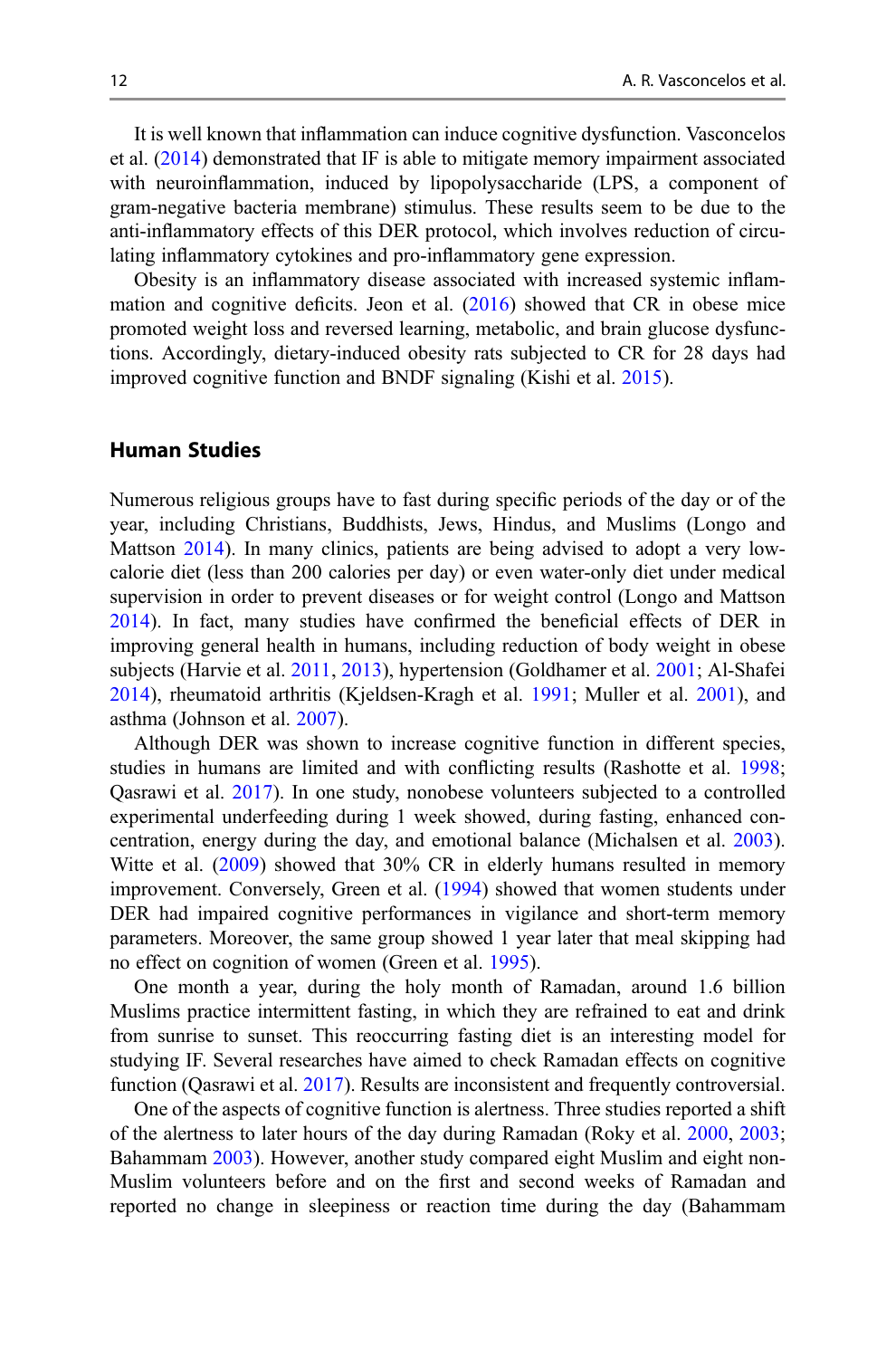et al. [2013a\)](#page-14-0). Accordingly, another study with controlled conditions (fixed caloric intake, sleep duration and schedule, and exposure to light and dark) also reported that there was no change in drowsiness or vigilance caused by Ramadan intermittent fasting, measured by the total blink duration and mean reaction time (Bahammam et al. [2013b](#page-14-0)).

It was also reported that there is no change in cognitive function in cyclists during Ramadan (Roky et al. [2000\)](#page-16-0). However, Farooq et al. ([2015\)](#page-14-0) showed that 4 weeks of IF during Ramadan in teenager boys resulted in improved working memory and spatial planning ability. Another study demonstrated that in tasks which demand fast responses a better cognitive performance was observed in the morning, but no change in tasks non-dependent of speed (Tian et al. [2011](#page-16-0)). In the same study, it was also reported improved vigilance and psychomotor function in the morning (09:00 h) and poorer memory and visual and verbal learning in the afternoon (16:00 h) during fasting. However, the study did not assess sleep quality and duration (Tian et al. [2011](#page-16-0)).

Changes in sleep quality and deprived or disrupted sleep cannot be excluded as a possible reason for the findings cited above since most studies did not control sleep parameters (Devoto et al. [1999](#page-14-0)). Variations between results may also be attributed to different DER intensities, protocols, and duration before data collection. In hormesis theory, the stressful stimulus should not be so intense that the organism is not able to fully recover and should last enough to elicit an adaptive hormetic response (Mattson [2008a](#page-16-0), [b](#page-16-0)). Unfortunately, studies in humans are limited, and there is still no consensus on which DER protocol is the best one to achieve cognitive benefits.

#### Policies and Protocols

According to the World Health Organization (WHO), many chronic diseases are consequences of unhealthy diet. Opposite to malnutrition, high caloric intake that leads to obesity is the major risk factor to illnesses such as cardiovascular diseases, diabetes, and cancer and more recently has been associated with dementias. In 2014, around 39% of adults worldwide were overweight (Waqanivalu and Nederveen [2015\)](#page-17-0).

In the face of such challenge, the University of Wisconsin–Madison and the National Institute on Aging have been studying the effects of DER on aging in rodents and nonhuman primates, and preliminary results suggest that a reduction in caloric intake can delay the onset of cardiovascular diseases and diabetes and control chronic inflammatory disorders and brain atrophy (Colman et al. [2009\)](#page-14-0). Other groups have already established many protocols to deeply understand the changes promoted by caloric restriction and intermittent fasting on health.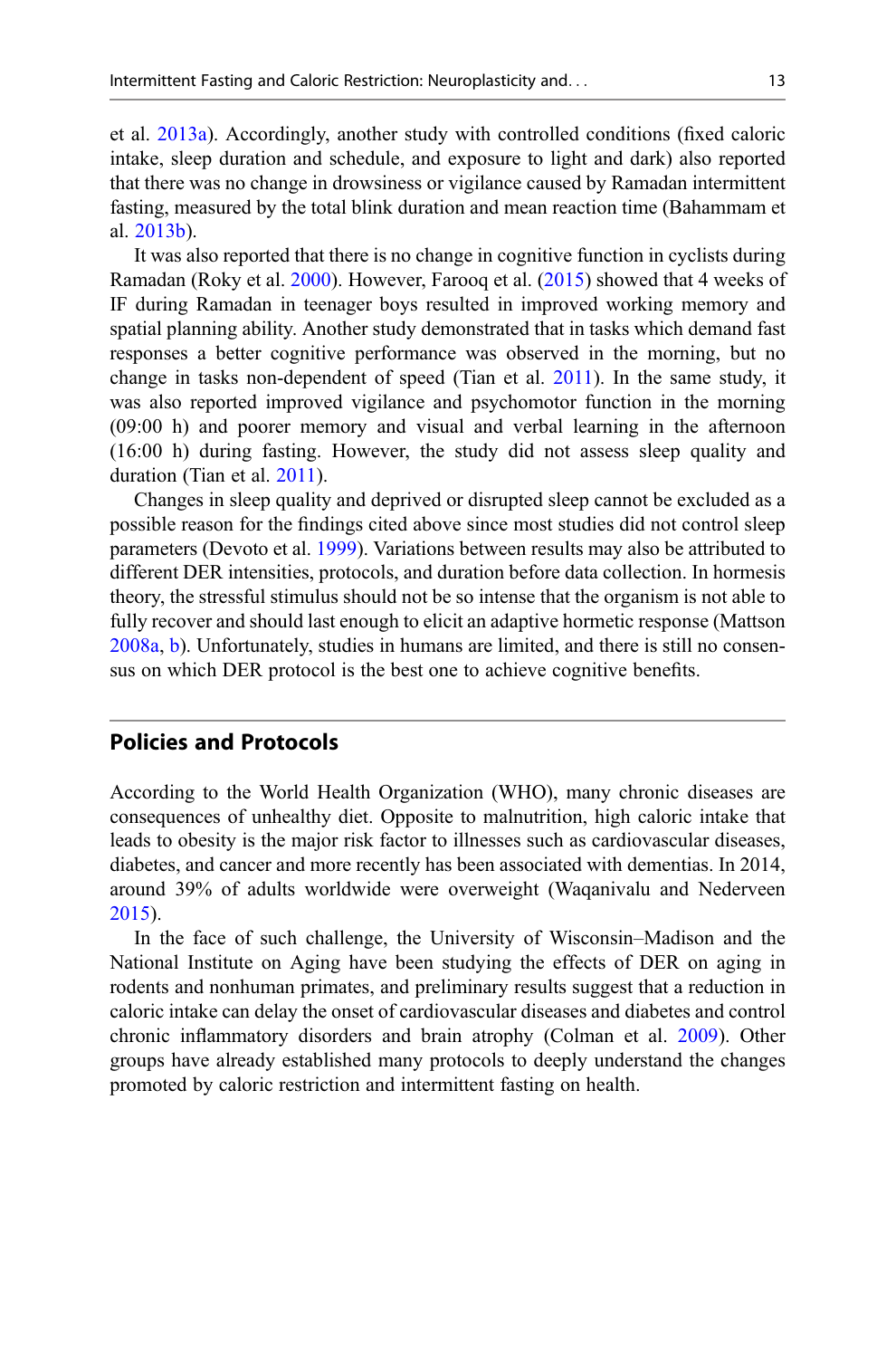# Dictionary of Terms

- **Hormesis** is a process in which a moderate (usually intermittent) stressor elicits an adaptive beneficial response of the cell or organism.
- Neuroplasticity, also known as neuronal or brain plasticity, is the ability of the brain to change, adapt, reorganize itself, and form new neural connections in response to various stimulus.
- Neurogenesis is the formation of new neurons from neural stem cells in the brain.
- Hippocampus is a brain region that plays a key role in memory consolidation and spatial navigation.
- Cognitive function is the ability to interpret, memorize, and use information from the environment and is primordial for the adaptation of an individual.
- Morris water maze is a classic and widely used test in behavioral neuroscience to access spatial learning and memory in rodents (hippocampus-related cognitive function).
- Excitotoxicity is a neurotoxicity process that can lead neurons to damage or death mediated by high levels of excitatory neurotransmitters being most commonly related to glutamate.
- Apoptosis is a type of programmed cell death.

# Summary Points

- Dietary energy restriction is a hormetic stimulus that is associated with enhanced adult hippocampal neurogenesis and cognitive function.
- The two main dietary energy restriction protocols are caloric restriction and intermittent fasting.
- Caloric restriction involves the chronic restriction of 20 to 40% of the total calorie intake.
- Intermittent fasting involves the restriction of the frequency of food consumption (for instance, every other day fasting or Ramadan intermittent fasting).
- Many animal studies have proved the beneficial effects of dietary energy restriction on cognitive function and neural plasticity.
- The brain region of the hippocampus plays a central role in learning and memory.
- The neurodegenerative diseases consist of a group of different neurological disorders that affect different subsets of neurons in specific brain areas. They are usually characterized by slow progression with no determined cause.
- In neurodegenerative diseases, some common molecular processes such as mitochondrial dysfunction, oxidative stress, and apoptosis are among the more relevant causes of neuronal degeneration.
- Intermittent fasting and caloric restriction increase the production of stress resistance response proteins and neurotrophins.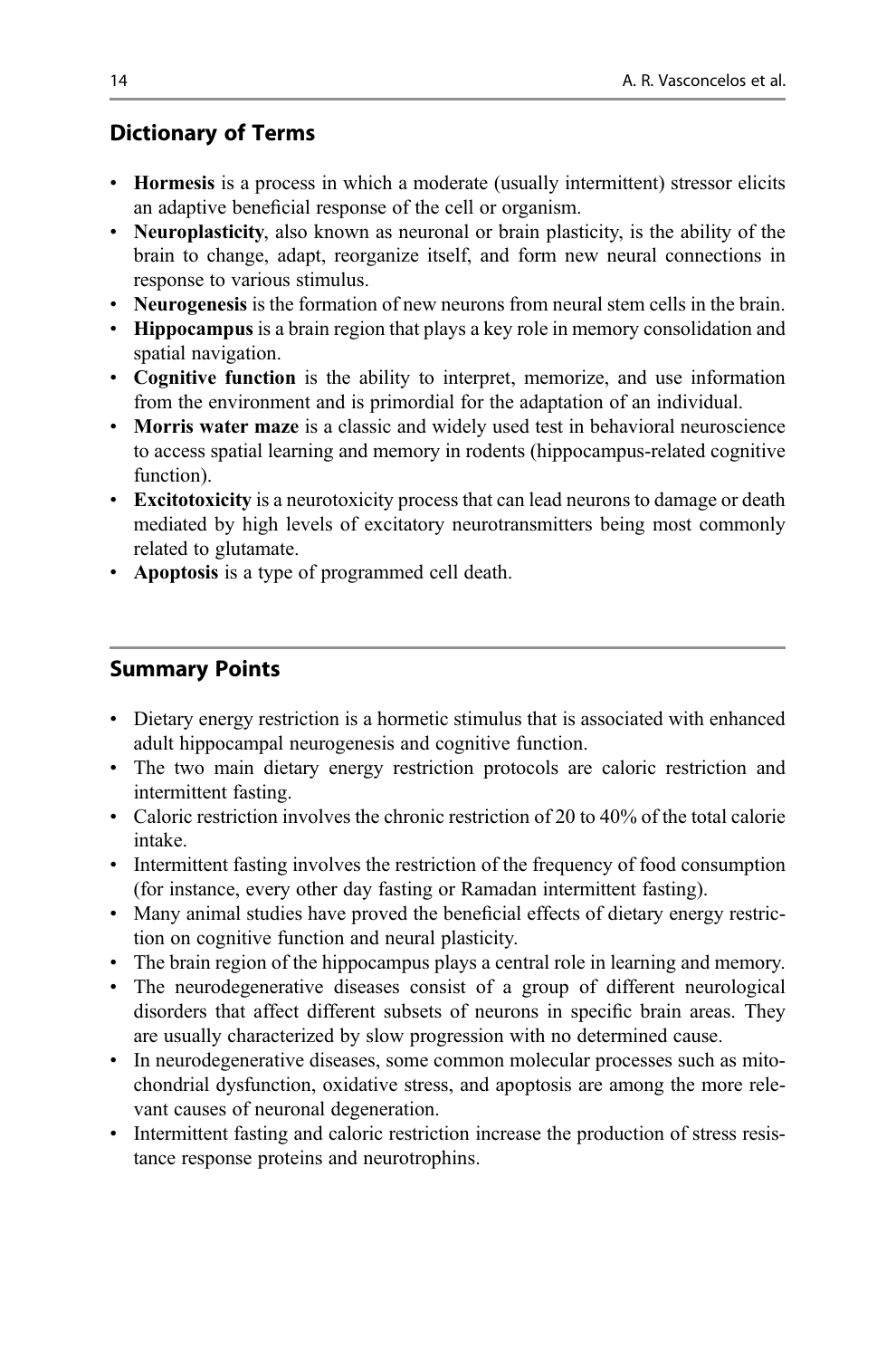<span id="page-14-0"></span>• Caloric restriction or intermittent fasting could alleviate amyloid-β peptide aggregates and microglia activation, respectively, in Alzheimer's disease, and reduce neuronal death vulnerability in substantia nigra dopaminergic neurons in Parkinson's disease.

#### References

- Abrous DN, Koehl M, Le Moal M (2005) Adult neurogenesis: from precursors to network and physiology. Physiol Rev 85:523–569
- Al-Shafei AI (2014) Ramadan fasting ameliorates arterial pulse pressure and lipid profile, and alleviates oxidative stress in hypertensive patients. Blood Press 23:160–167
- Attwell D, Iadecola C (2002) The neural basis of functional brain imaging signals. Trends Neurosci 25:621–625
- Bahammam A (2003) Sleep pattern, daytime sleepiness, and eating habits during the month of Ramadan. Sleep Hypnosis 5:165–174
- Bahammam AS, Alaseem AM, Alzakri AA et al (2013a) The effects of Ramadan fasting on sleep patterns and daytime sleepiness: an objective assessment. J Res Med Sci 18:127–131
- Bahammam AS, Nashwan S, Hammad O et al (2013b) Objective assessment of drowsiness and reaction time during intermittent Ramadan fasting in young men: a case-crossover study. Behav Brain Funct 9:32
- Camandola S, Mattson MP (2017) Brain metabolism in health, aging, and neurodegeneration. EMBO J 36:1474–1492
- Clarke DD, Sokoloff L (1999) Circulation and energy metabolism of the brain. In: Siegel GJ, Agranof BW, Albers RW, Fisher SK, Uhler MD (eds) Basic Neurochemistry. Lippincott-Raven, Philadelphia
- Colman RJ, Anderson RM, Johnson SC et al (2009) Caloric restriction delays disease onset and mortality in rhesus monkeys. Science 325:201–204
- Devoto A, Lucidi F, Violani C et al (1999) Effects of different sleep reductions on daytime sleepiness. Sleep 22:336–343
- Dong W, Wang R, Ma LN et al (2015) Autophagy involving age-related cognitive behavior and hippocampus injury is modulated by different caloric intake in mice. Int J Clin Exp Med 8:11843–11853
- Drapeau E, Mayo W, Aurousseau C et al (2003) Spatial memory performances of aged rats in the water maze predict levels of hippocampal neurogenesis. Proc Natl Acad Sci U S A 100:14385–14390
- Duan W, Mattson MP (1999) Dietary restriction and 2-deoxyglucose administration improve behavioral outcome and reduce degeneration of dopaminergic neurons in models of Parkinson's disease. J Neurosci Res 57:195–206
- Eckles-Smith K, Clayton D, Bickford P et al (2000) Caloric restriction prevents age-related deficits in LTP and in NMDA receptor expression. Brain Res Mol Brain Res 78:154–162
- Farooq A, Herrera CP, Almudahka F et al (2015) A prospective study of the physiological and neurobehavioral effects of Ramadan fasting in preteen and teenage boys. J Acad Nutr Diet 115:889–897
- Ferreira FR, VBMG S, Lopes EJ et al (2006) Effect of feed restriction on learning, memory and stress of rodents. Biosci J 22:91–97
- Fontan-Lozano A, Saez-Cassanelli JL, Inda MC et al (2007) Caloric restriction increases learning consolidation and facilitates synaptic plasticity through mechanisms dependent on NR2B subunits of the NMDA receptor. J Neurosci 27:10185–10195
- Gillette-Guyonnet S, Vellas B (2008) Caloric restriction and brain function. Curr Opin Clin Nutr Metab Care 11:686–692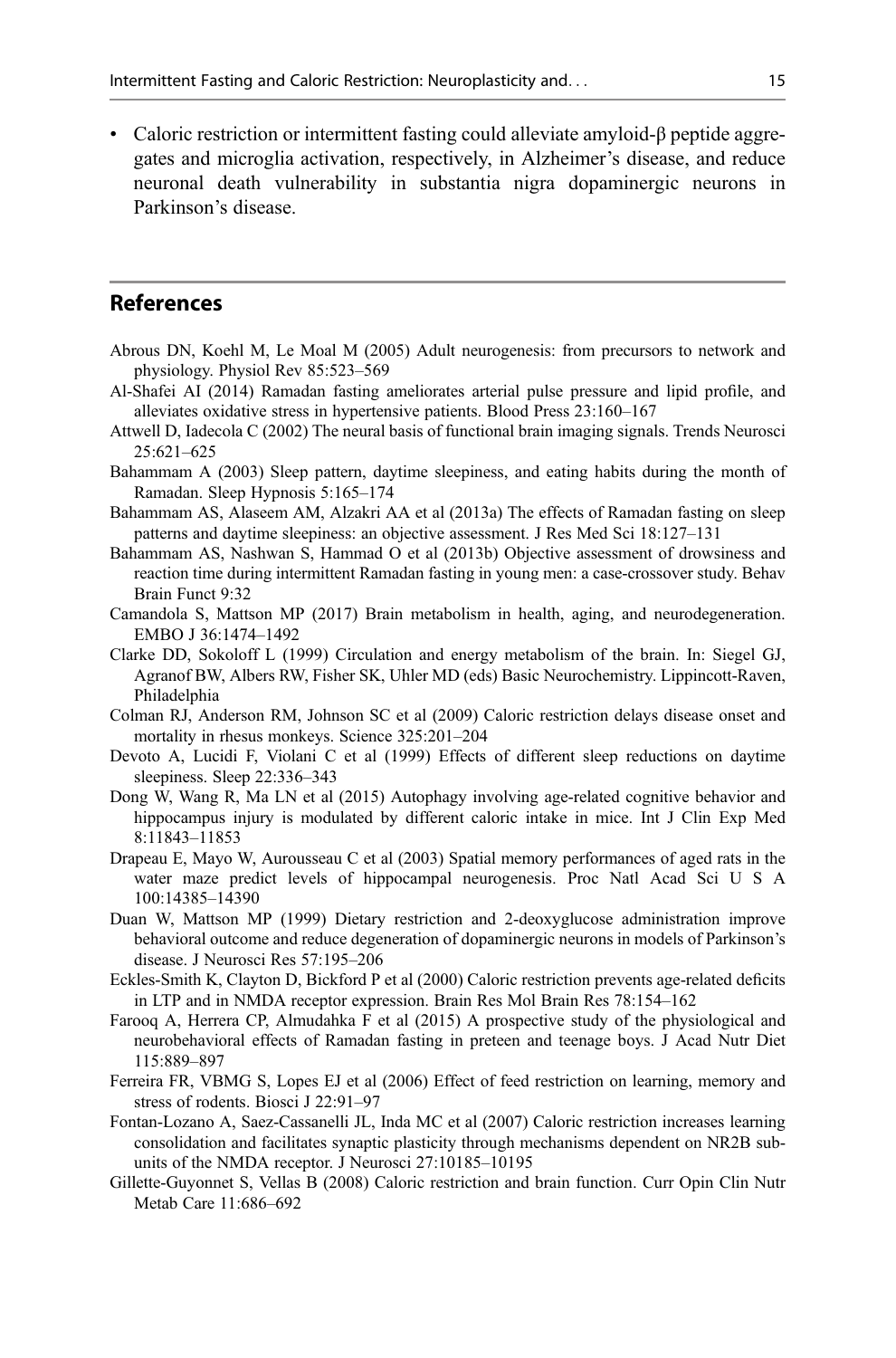- <span id="page-15-0"></span>Goldhamer A, Lisle D, Parpia B et al (2001) Medically supervised water-only fasting in the treatment of hypertension. J Manip Physiol Ther 24:335–339
- Graff J, Kahn M, Samiei A et al (2013) A dietary regimen of caloric restriction or pharmacological activation of SIRT1 to delay the onset of neurodegeneration. J Neurosci 33:8951–8960
- Green MW, Rogers PJ, Elliman NA et al (1994) Impairment of cognitive performance associated with dieting and high levels of dietary restraint. Physiol Behav 55:447–452
- Green MW, Elliman NA, Rogers PJ (1995) Lack of effect of short-term fasting on cognitive function. J Psychiatr Res 29:245–253
- Halagappa VK, Guo Z, Pearson M et al (2007) Intermittent fasting and caloric restriction ameliorate age-related behavioral deficits in the triple-transgenic mouse model of Alzheimer's disease. Neurobiol Dis 26:212–220
- Hartman AL, Rubenstein JE, Kossoff EH (2013) Intermittent fasting: a "new" historical strategy for controlling seizures? Epilepsy Res 104:275–279
- Harvie MN, Pegington M, Mattson MP et al (2011) The effects of intermittent or continuous energy restriction on weight loss and metabolic disease risk markers: a randomized trial in young overweight women. Int J Obes 35:714–727
- Harvie M, Wright C, Pegington M et al (2013) The effect of intermittent energy and carbohydrate restriction v. daily energy restriction on weight loss and metabolic disease risk markers in overweight women. Br J Nutr 110:1534–1547
- Horne BD, Muhlestein JB, Anderson JL (2015) Health effects of intermittent fasting: hormesis or harm? A systematic review. Am J Clin Nutr 102:464–470
- Jeon BT, Heo RW, Jeong EA et al (2016) Effects of caloric restriction on O-GlcNAcylation,  $Ca(2+)$ signaling, and learning impairment in the hippocampus of ob/ob mice. Neurobiol Aging 44:127–137
- Johnson JB, Summer W, Cutler RG et al (2007) Alternate day calorie restriction improves clinical findings and reduces markers of oxidative stress and inflammation in overweight adults with moderate asthma. Free Radic Biol Med 42:665–674
- Kaptan Z, Akgun-Dar K, Kapucu A et al (2015) Long term consequences on spatial learningmemory of low-calorie diet during adolescence in female rats; hippocampal and prefrontal cortex BDNF level, expression of NeuN and cell proliferation in dentate gyrus. Brain Res 1618:194–204
- Kennedy C, Sakurada O, Shinohara M et al (1978) Local cerebral glucose utilization in the normal conscious macaque monkey. Ann Neurol 4:293–301
- Kishi T, Hirooka Y, Nagayama T et al (2015) Calorie restriction improves cognitive decline via upregulation of brain-derived neurotrophic factor: tropomyosin-related kinase B in hippocampus of obesity-induced hypertensive rats. Int Heart J 56:110–115
- Kjeldsen-Kragh J, Haugen M, Borchgrevink CF et al (1991) Controlled trial of fasting and one-year vegetarian diet in rheumatoid arthritis. Lancet 338:899–902
- Kuhla A, Lange S, Holzmann C et al (2013) Lifelong caloric restriction increases working memory in mice. PLoS One 8:e68778
- Lee J, Duan W, Long JM et al (2000) Dietary restriction increases the number of newly generated neural cells, and induces BDNF expression, in the dentate gyrus of rats. J Mol Neurosci 15:99–108
- Lee J, Duan W, Mattson MP (2002a) Evidence that brain-derived neurotrophic factor is required for basal neurogenesis and mediates, in part, the enhancement of neurogenesis by dietary restriction in the hippocampus of adult mice. J Neurochem 82:1367–1375
- Lee J, Seroogy KB, Mattson MP (2002b) Dietary restriction enhances neurotrophin expression and neurogenesis in the hippocampus of adult mice. J Neurochem 80:539–547
- Leybaert L, De Bock M, Van Moorhem M et al (2007) Neurobarrier coupling in the brain: adjusting glucose entry with demand. J Neurosci Res 85:3213–3220
- Lipsky RH, Marini AM (2007) Brain-derived neurotrophic factor in neuronal survival and behavior-related plasticity. Ann N Y Acad Sci 1122:130–143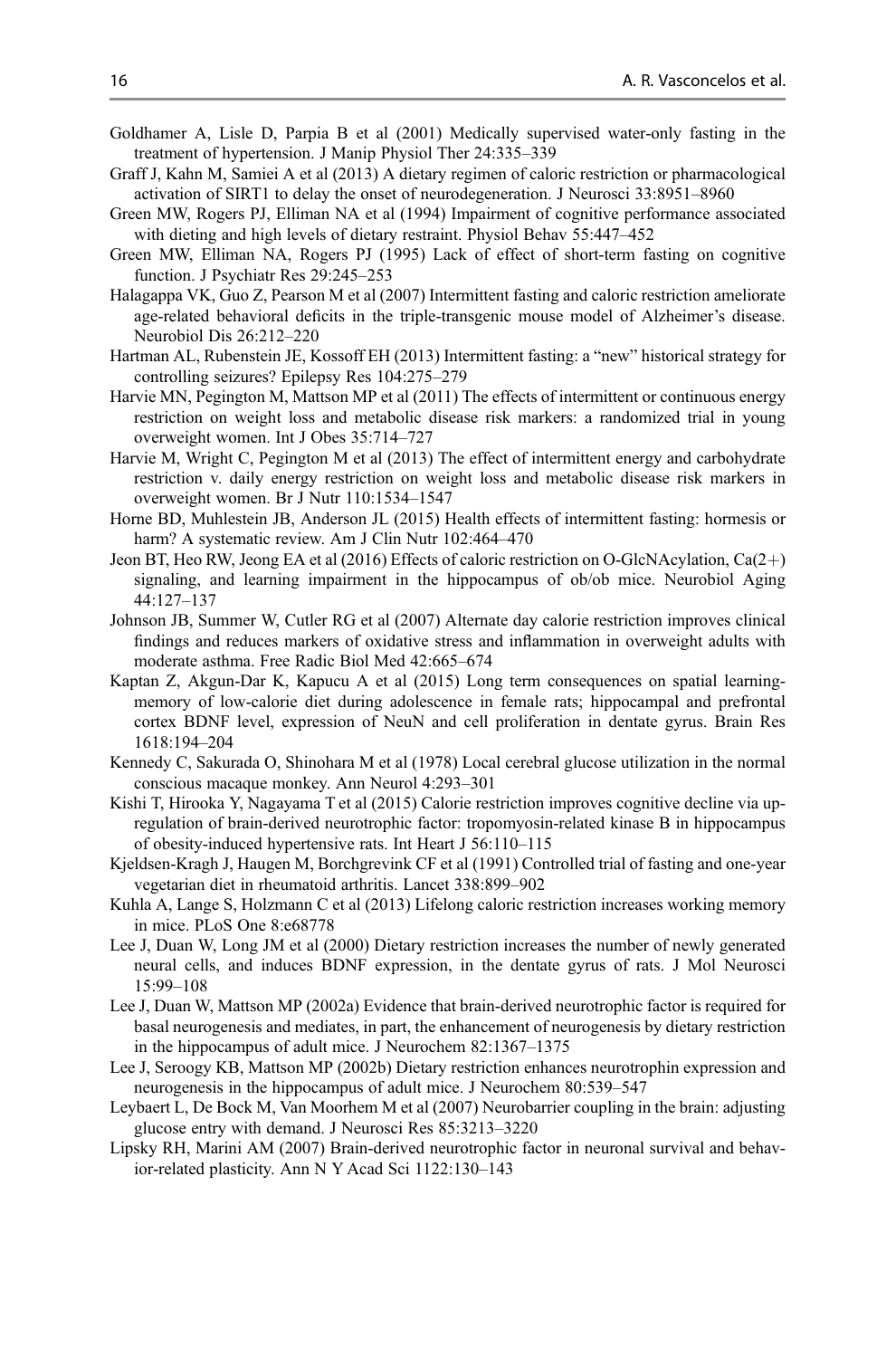- <span id="page-16-0"></span>Longo VD, Mattson MP (2014) Fasting: molecular mechanisms and clinical applications. Cell Metab 19:181–192
- Ma L, Zhao Z, Wang R et al (2014) Caloric restriction can improve learning ability in C57/BL mice via regulation of the insulin-PI3K/Akt signaling pathway. Neurol Sci 35:1381–1386
- Marosi K, Mattson MP (2014) BDNF mediates adaptive brain and body responses to energetic challenges. Trends Endocrinol Metab 25:89–98
- Martinet LE, Sheynikhovich D, Benchenane K et al (2011) Spatial learning and action planning in a prefrontal cortical network model. PLoS Comput Biol 7:e1002045
- Maswood N, Young J, Tilmont E et al (2004) Caloric restriction increases neurotrophic factor levels and attenuates neurochemical and behavioral deficits in a primate model of Parkinson's disease. Proc Natl Acad Sci U S A 101:18171–18176
- Mattson MP (2002) Brain evolution and lifespan regulation: conservation of signal transduction pathways that regulate energy metabolism. Mech Ageing Dev 123:947–953
- Mattson MP (2008a) Dietary factors, hormesis and health. Ageing Res Rev 7:43–48
- Mattson MP (2008b) Hormesis defined. Ageing Res Rev 7:1–7
- Mattson MP (2010) The impact of dietary energy intake on cognitive aging. Front Aging Neurosci 2:5
- Mattson MP, Duan W, Guo Z (2003) Meal size and frequency affect neuronal plasticity and vulnerability to disease: cellular and molecular mechanisms. J Neurochem 84:417–431
- Means LW, Higgins JL, Fernandez TJ (1993) Mid-life onset of dietary restriction extends life and prolongs cognitive functioning. Physiol Behav 54:503–508
- Michalsen A, Schlegel F, Rodenbeck A et al (2003) Effects of short-term modified fasting on sleep patterns and daytime vigilance in non-obese subjects: results of a pilot study. Ann Nutr Metab 47:194–200
- Morand-Ferron J, Cole EF, Quinn JL (2016) Studying the evolutionary ecology of cognition in the wild: a review of practical and conceptual challenges. Biol Rev Camb Philos Soc 91:367–389
- Muller H, De Toledo FW, Resch KL (2001) Fasting followed by vegetarian diet in patients with rheumatoid arthritis: a systematic review. Scand J Rheumatol 30:1–10
- Palop JJ, Chin J, Mucke LA (2006) Network dysfunction perspective on neurodegenerative diseases. Nature 443:768–773
- Patel NV, Gordon MN, Connor KE et al (2005) Caloric restriction attenuates Abeta-deposition in Alzheimer transgenic models. Neurobiol Aging 26:995–1000
- Przedborski S, Vila M, Jackson-Lewis V (2003) Neurodegeneration: what is it and where are we? J Clin Invest 111:3–10
- Qasrawi SO, Pandi-Perumal SR, Bahammam AS (2017) The effect of intermittent fasting during Ramadan on sleep, sleepiness, cognitive function, and circadian rhythm. Sleep Breath 21:577
- Qin W, Chachich M, Lane M et al (2006) Calorie restriction attenuates Alzheimer's disease type brain amyloidosis in Squirrel monkeys (Saimiri sciureus). J Alzheimers Dis 10:417–422
- Rashotte ME, Pastukhov IF, Poliakov EL et al (1998) Vigilance states and body temperature during the circadian cycle in fed and fasted pigeons (Columba livia). Am J Phys 275:R1690–R1702
- Roky R, Iraki L, Hajkhlifa R et al (2000) Daytime alertness, mood, psychomotor performances, and oral temperature during Ramadan intermittent fasting. Ann Nutr Metab 44:101–107
- Roky R, Chapotot F, Benchekroun MT et al (2003) Daytime sleepiness during Ramadan intermittent fasting: polysomnographic and quantitative waking EEG study. J Sleep Res 12:95–101
- Shettleworth SJ (2009) Cognition, evolution, and behavior. Oxford University Press, Oxford
- Singh R, Lakhanpal D, Kumar S et al (2012) Late-onset intermittent fasting dietary restriction as a potential intervention to retard age-associated brain function impairments in male rats. Age (Dordr) 34:917–933
- Soares-Simi SL, Pastrello DM, Ferreira ZS et al (2013) Changes in CREB activation in the prefrontal cortex and hippocampus blunt ethanol-induced behavioral sensitization in adolescent mice. Front Integr Neurosci 7:94
- Tian HH, Aziz AR, Png W et al (2011) Effects of fasting during ramadan month on cognitive function in muslim athletes. Asian J Sports Med 2:145–153